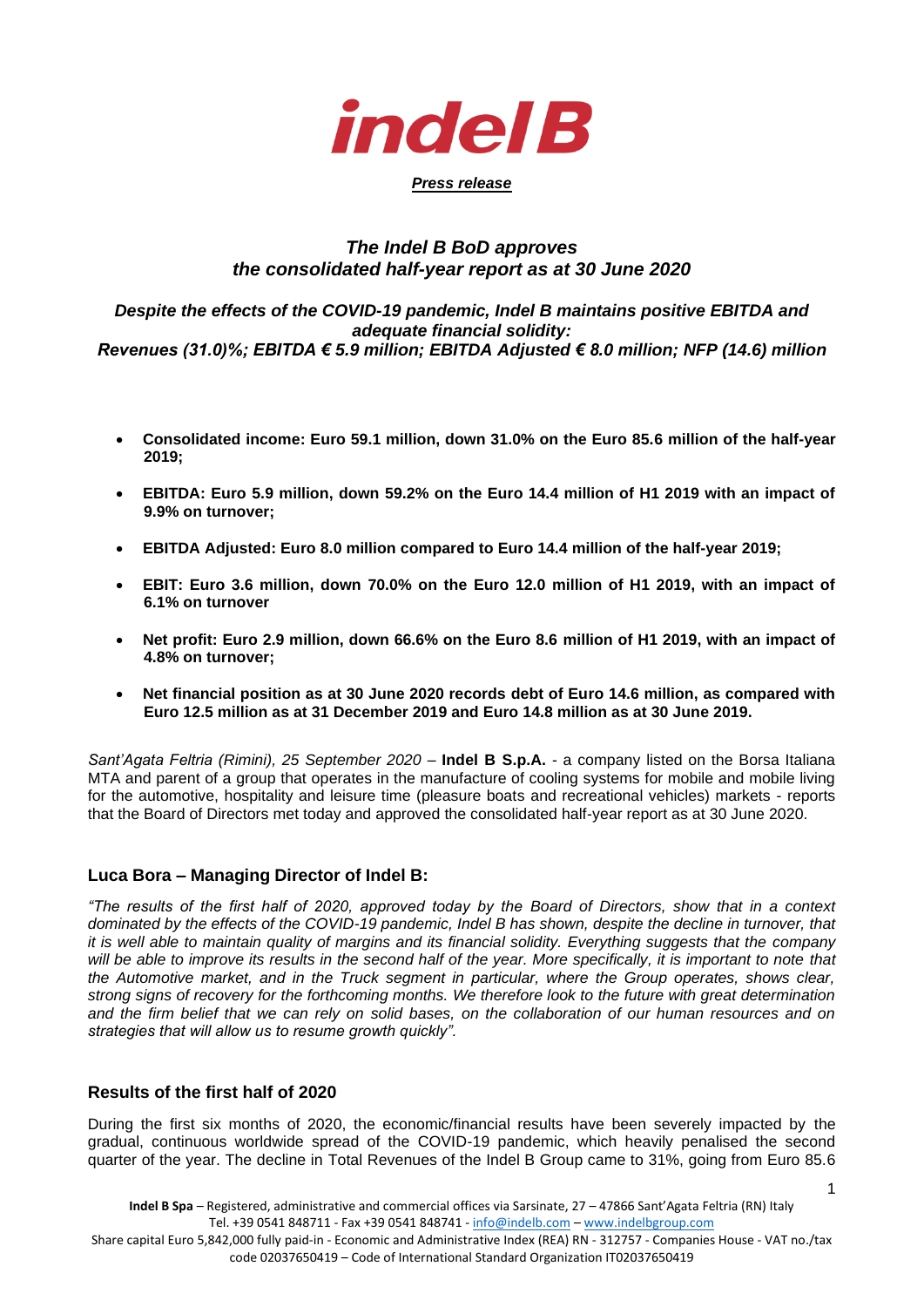million in the first half of 2019 to Euro 59.1 million in the same period of 2020. The worst struck market was the Automotive, followed by Hospitality. The Cooling Appliance market grew, whilst Leisure suffered a moderate decline.

| (in thousands of Euro)             | H1 2020 | %    | H <sub>1</sub> 2019 | %    | Change    | % change |
|------------------------------------|---------|------|---------------------|------|-----------|----------|
| Automotive                         | 30.319  | 55%  | 51.473              | 62%  | $-21.154$ | $-41,1%$ |
| Hospitality                        | 5.681   | 10%  | 8.099               | 10%  | $-2.418$  | $-29.9%$ |
| Leisure                            | 7.607   | 14%  | 8.486               | 10%  | $-879$    | $-10,4%$ |
| Cooling Appl.                      | 2.752   | 5%   | 1.954               | 2%   | 798       | 40,8%    |
| Components & Spare parts           | 9.027   | 16%  | 13.122              | 16%  | $-4.095$  | $-31,2%$ |
| <b>REVENUES FROM PRODUCT SALES</b> | 55.386  | 100% | 83.134              | 100% | -27.748   | $-33,4%$ |
| Other revenues                     | 1.566   |      | 1.374               |      | 192       | 14,0%    |
| <b>REVENUES FROM SALES</b>         | 56.952  |      | 84.508              |      | $-27.556$ | $-32.6%$ |
| Other revenues                     | 2.158   |      | 1.156               |      | 1.002     | 86,7%    |
| <b>TOTAL REVENUES</b>              | 59.110  |      | 85.664              |      | $-26.554$ | $-31,0%$ |

### **Consolidated total revenues by market**

#### *In greater detail*:

The reduction recorded during the first half of 2020 as compared with the first half of 2019 in "Revenues from Automotive product sales" is due to not only the effects of the COVID-19 pandemic, but also the negative cycle that has struck the Automotive market, particularly in the United States and Europe. The data available to date suggests a recovery in turnover during the second half of the year.

The reduction recorded during the first half of 2020 as compared with the first half of 2019 in "Revenues from Hospitality product sales" is mainly linked to the effects of the COVID-19 pandemic.

The reduction recorded during the first half of 2020 as compared with the first half of 2019 in "Revenues from Leisure product sales" is due to the effects of the prolonged lock-down following the COVID-19 pandemic, but apart from this "Leisure" is one of the segments that has least suffered the prolonged effects of the current pandemic. Indel B has developed, and continues to develop, new products for the Recreational Vehicles segment.

The increase recorded during the first half of 2020 with respect to the first half of 2019 in "Revenues from Cooling Appliances products" is due to both the holding out of the Home part (wine cellars) and new orders on milk cooling refrigerators.

Reduction recorded during the first half of 2020 as compared with the first half of 2019 in "Revenues from Components & Spare Parts products" is mainly due to the effects of the COVID-19 pandemic.

Geographically, the most significant negative growth (50.1%) is seen in the Americas, for turnover of Euro 8.8 million with respect to Euro 17.6 million for the first half of 2019, primarily due to the Automotive market, which accounts for 16% of total revenues from product sales. In Europe, the loss comes to (33.1%), with total revenues of Euro 26.3 million and an incidence of 48% of turnover. In Italy, the decline is less severe and comes to (21.2%), with total revenues of Euro 18.4 million and an incidence of 33% on turnover for the first half of 2020, as compared with Euro 23.3 million of the first half of 2019. Finally, in the Rest of the World, the reduction recorded comes to (33.8%), with revenues of Euro 1.9 million and an incidence on turnover of 3% as compared with the Euro 2.9 million of the same period 2019.

### EBITDA

During the first half of 2020, EBITDA is positive and comes to Euro 5.9 million, down 59.2% on the Euro 14.4 million for the first half of 2019. In percentage terms, the incidence of EBITDA on total income worse, going from 16.8% for the half-year ended on 30 June 2019 to 9.9% for the half-year ended on 30 June 2020. This result is weighed by the penalty due by the Chinese fund Guangdong Tianhu Asset Management Co. Ltd. for the non-sale of shares of Guangdong Iceco Enterprise Co. Ltd for about Euro 1.1 million, by the impairment of the equity investment in the Brazilian company Elber Industria de Refrigeracao for Euro 3 million and by extraordinary consulting costs for approximately Euro 0.3 million.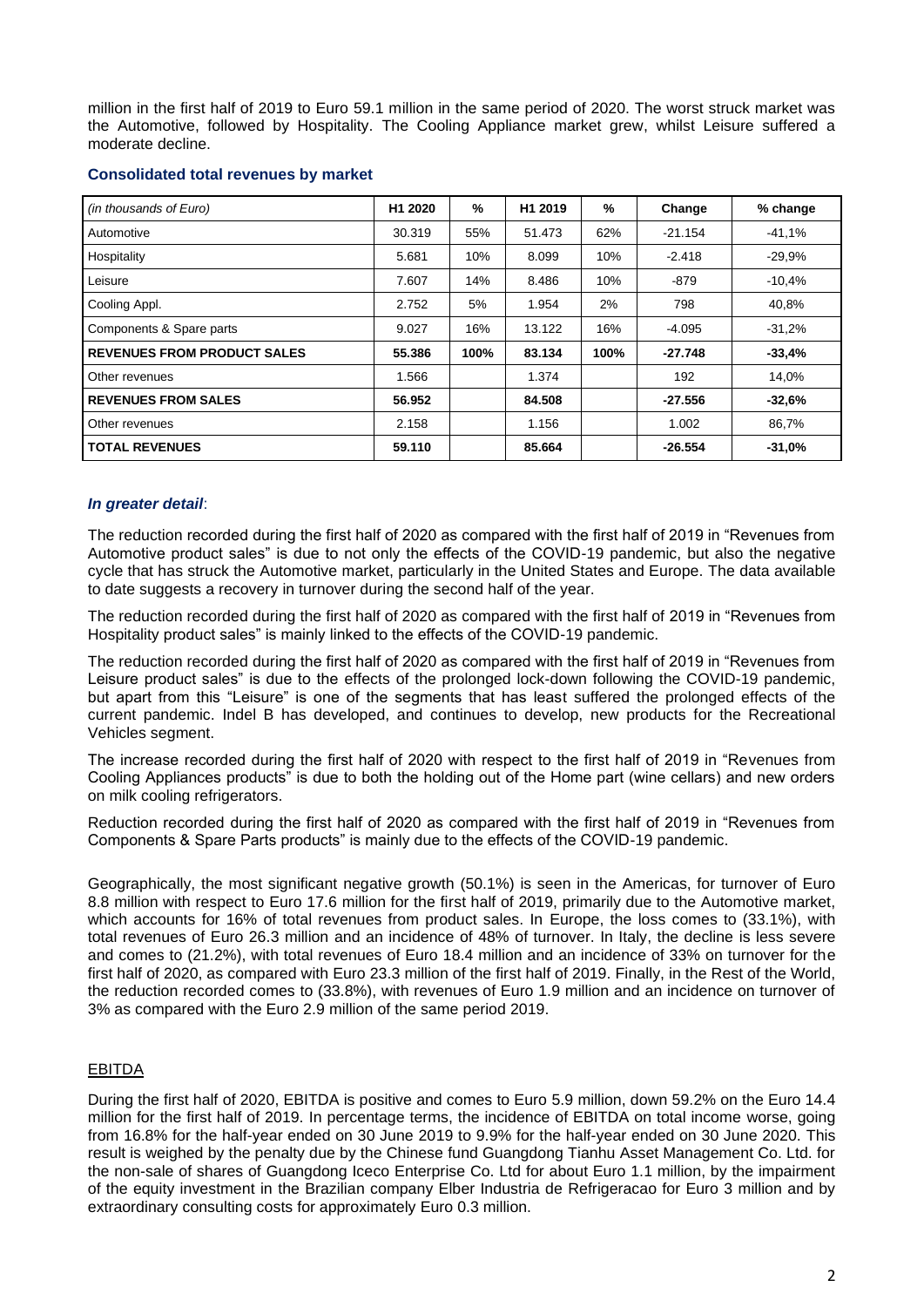#### EBIT

During the half-year closed as at 30 June 2020, EBIT is recorded of Euro 3.6 million, down 70.0% and accounting for 6.1% of turnover, as compared with Euro 12.0 million, accounting for 14.0%, in the half-year closed as at 30 June 2019.

#### Group net result

The Group closes the half-year of 2020 with a net result of Euro 2.9 million, down 66.6%, as compared with Euro 8.6 million at 30 June 2019.

#### Net financial position

The net financial position as at 30 June 2020 is negative for Euro 14.6 million, as compared with Euro 12.5 million as at 31 December 2019.

## **Outlook**

During the period that preceded and immediately followed the closure of the half-year of 2020, a generalised increase has been seen to the turnover forecasts by Automotive OEM clients. These improvements are, in many cases, considerable, particularly for clients that had recorded the sharpest declines during the first part of the year. Increases are expected to be two-figure and, in some cases, even exceed 50%. Clearly, this is a major, positive sign for the Group but, at the same time, it puts the production process under huge stress, as it is called to quickly react, adjusting its internal production capacity to that of the suppliers involved, with possible repercussions on the efficiency of the relevant processes. Positive signs continue to be seen on the leisure market, which, to date, would appear to have benefited from the effects of the pandemic or, at least, not to have suffered negative blows. This is without doubt due to the change in how people spend their free time and organise their holidays, driving choices towards solutions that can offer a greater guarantee of a certain level of social distancing, such as holidays involving recreational vehicles or private boats. Remaining amongst markets showing positive signs, our clients continue to show a certain level of dynamism for the product "wine storage cellar", a business that, in terms of the allocation of revenues, falls under the "Cooling Appliances" market. This specific temporary situation is in line with the current positive time of the largest market of household appliances and the kitchens market.

if the above markets show positive signs, at the same time the Hospitality market, including that of cruise ships and the milk refrigerator for coffee machines, part of the "Cooling Appliances" market, also show signs of great weakness for the short- and medium-term future. The pandemic has had a major impact on people's movements, both for tourism and work-related reasons, and until such time as a normal situation can be resumed, these markets will continue to suffer.

The situation is therefore clearly very dynamic and very different between the various markets on which the Company operates.

During the first half of the year, the attention of the Group's management team and directors focussed not only on turnover, but also on the reduction of costs and capacity of the group companies to generate cash, as well as on seeking to make the most of certain possible opportunities that, even during the pandemic, certain markets seem able to offer. This will also be the case in the second half of the year, where the above operators will continue monitor the situation constantly in order to be able to adjust, wherever necessary, the action already taken to preserve the company's financial health.

To this end, the starting position helps without doubt, whereby the Group companies have little in the way of debt and are in the process of recovering turnover on the various markets with respect to the first half of the year.

Share capital Euro 5,842,000 fully paid-in - Economic and Administrative Index (REA) RN - 312757 - Companies House - VAT no./tax code 02037650419 – Code of International Standard Organization IT02037650419

3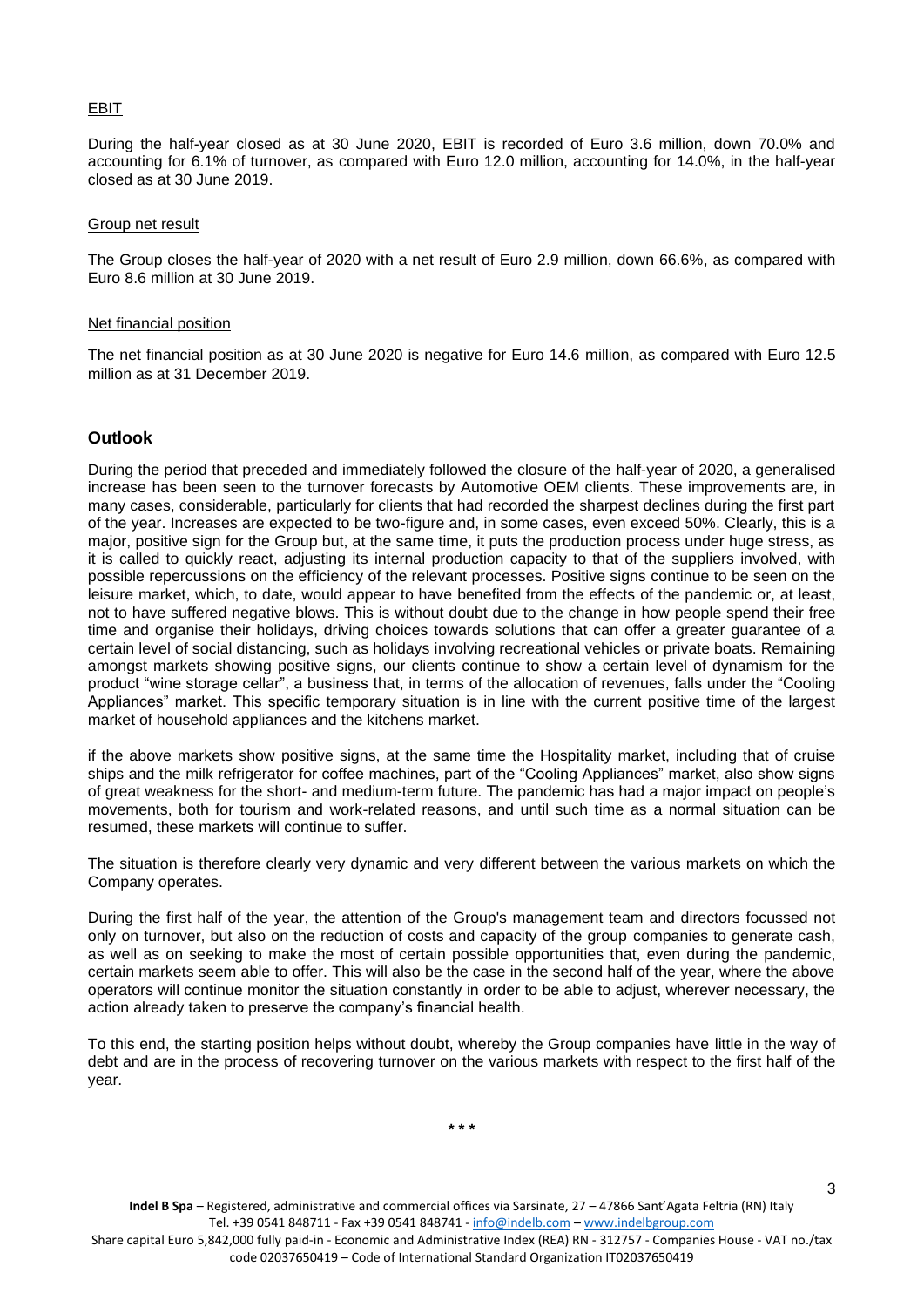"The Manager appointed to prepare the company accounting documents, Mirco Manganello, declares in accordance with paragraph 2, Article 154 bis of the Consolidated Finance Act that the accounting disclosure contained in this release coincides with the results of the documents, books and accounting entries".

**\* \* \***

This press release is available from the Investor Relations section of the Company website [www.indelbgroup.com.](http://www.indelbgroup.com/)

In compliance with the provisions of Consob's Issuers' Regulation, please note that the half-year report as at 30 June 2020 will be made available to the public at the company offices, at Borsa Italiana S.p.A, on the website [www.indelbgroup.com,](http://www.indelbgroup.com/) within the legal terms, in the section "Investor Relations / Financial Statements and Reports" and at the storage mechanism "1Info", available for consultation at [www.1info.it.](http://www.1info.it/)

**\* \* \***

*This press release may contain forecast information on future events and results of Indel B S.p.A., based on current expectations, estimates and projections about the business in which Indel B operates, events and current management opinions. By their nature, these elements have a risk and uncertainty components, because they depend on the occurrence of future events and a multiplicity of factors, many of which are beyond the Group's control, including global macroeconomic conditions, changes in business conditions, further deterioration of markets, impact of competition, political, economic and regulatory developments in Italy.*

## **CONFERENCE CALL**

*On Friday, 25 September 2020, at 4:00 pm CET (3:00 pm GMT) (10:00 pm EST), Indel B will hold a conference call with the financial community, during which the Group's economic-financial results will be discussed. Connect by dialling:*

**\_\_\_\_\_\_\_\_\_\_\_\_\_\_\_\_\_\_\_\_\_\_\_\_\_\_\_\_\_\_\_\_\_\_\_\_\_\_\_\_\_\_\_\_\_\_\_\_\_\_\_\_\_\_\_\_\_\_\_\_\_\_\_\_\_\_\_\_\_\_\_\_\_\_\_\_\_\_\_\_\_\_**

*Italy + 39 02 8058811 / UK + 44 121 2818003 / USA +1 718 7058794 - USA Green number: + 1 8552656959.* 

*Before the telephone conference, the presentation slides can be downloaded from the Investor Relations page [www.indelbgroup.com.](http://www.indelbgroup.com/)* 

**\_\_\_\_\_\_\_\_\_\_\_\_\_\_\_\_\_\_\_\_\_\_\_\_\_\_\_\_\_\_\_\_\_\_\_\_\_\_\_\_\_\_\_\_\_\_\_\_\_\_\_\_\_\_\_\_\_\_\_\_\_\_\_\_\_\_\_\_\_\_\_\_\_\_\_\_\_\_\_\_\_\_\_\_\_\_ \* \* \***

*Indel B S.p.A. is a company listed on the MTA segment of the Italian stock exchange and is controlled by AMP.FIN S.r.l., in turn held entirely by the Berloni family. Indel B S.p.A. heads an important Group that operates worldwide and has been active for the last 50 years in the mobile cooling sector applicable to the Automotive, Leisure time and Hospitality cooling segments. The Group also operates in mobile climate control, with specific reference to the Automotive market, represented by commercial vehicles, minibuses, ambulances, agricultural and earth-moving machinery, and in the Cooling Appliances sector, which mainly comprises cellars for storing wine and small refrigerators for storing milk. The company has a market cap of approximately Euro 91 million.*

### **Contact details**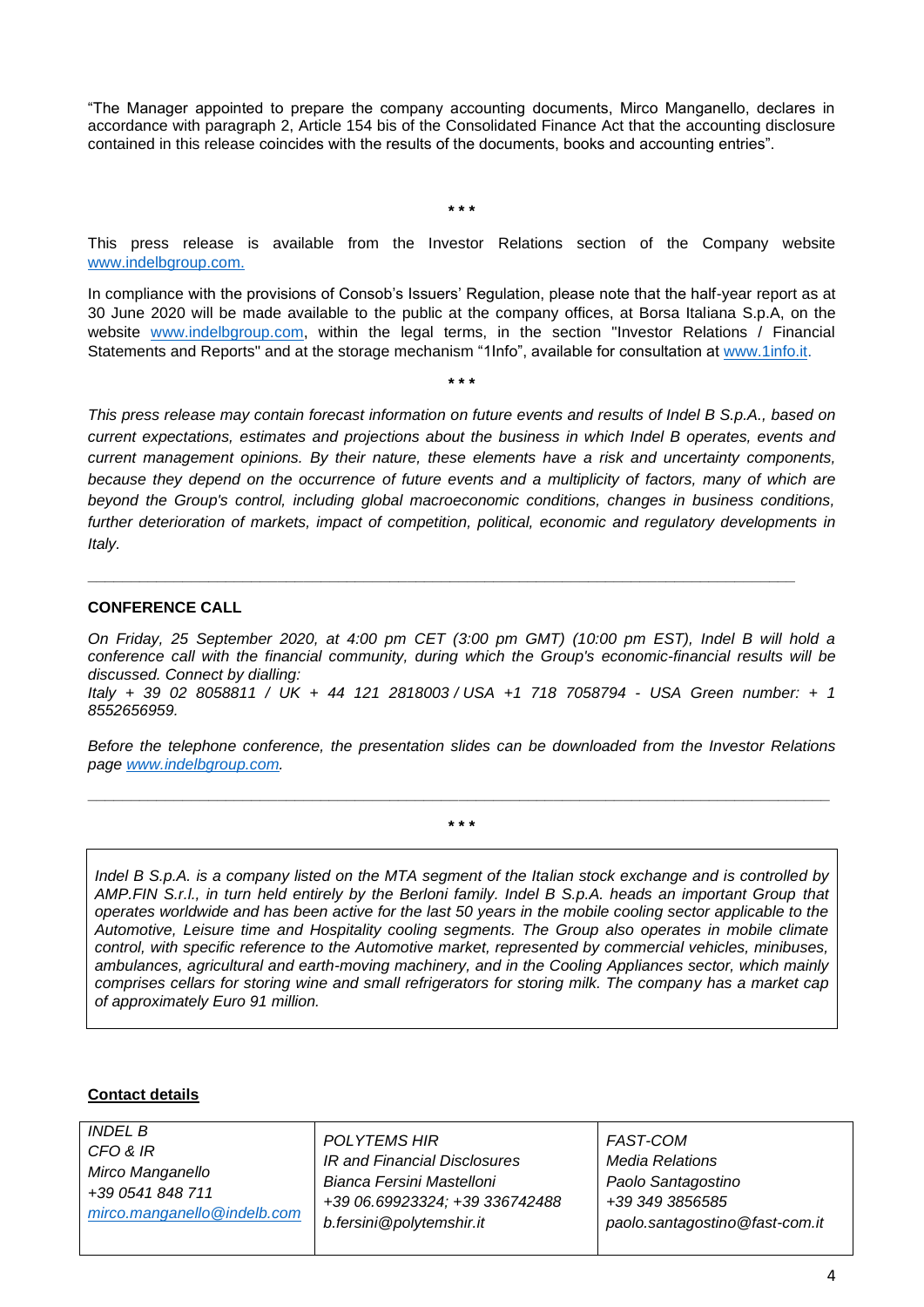# **Consolidated income statement**

| (In thousands of Euro)                                                          | 30/06/2020 | 30/06/2019 |
|---------------------------------------------------------------------------------|------------|------------|
| Income                                                                          | 56,952     | 84,508     |
| Other revenues and income                                                       | 2,158      | 1,156      |
| <b>Total revenues</b>                                                           | 59,110     | 85,664     |
| Purchases and consumption of raw materials, semi-finished and finished products | (32, 141)  | (48, 112)  |
| Costs for services                                                              | (8, 412)   | (9,874)    |
| Payroll costs                                                                   | (10, 297)  | (13, 838)  |
| Other operating costs                                                           | (635)      | (407)      |
| Share of net profit of investments accounted for using the equity method        | (1,757)    | 938        |
| Amortisation, depreciation, provisions and impairment                           | (2,280)    | (2, 415)   |
| <b>EBIT</b>                                                                     | 3,588      | 11,956     |
| Net financial income (expense)                                                  | 919        | (220)      |
| Income from (expense on) equity investments                                     |            |            |
| <b>Pre-tax result</b>                                                           | 4,507      | 11,736     |
| Income taxes                                                                    | (1,646)    | (3, 173)   |
| <b>Period result</b>                                                            | 2,861      | 8,563      |
| Minority profit (loss) for the period                                           | 4          | 30         |
| Group period result                                                             | 2,857      | 8,533      |
| Basic and diluted earnings per share (in Euro)                                  | 0.50       | 1.46       |

5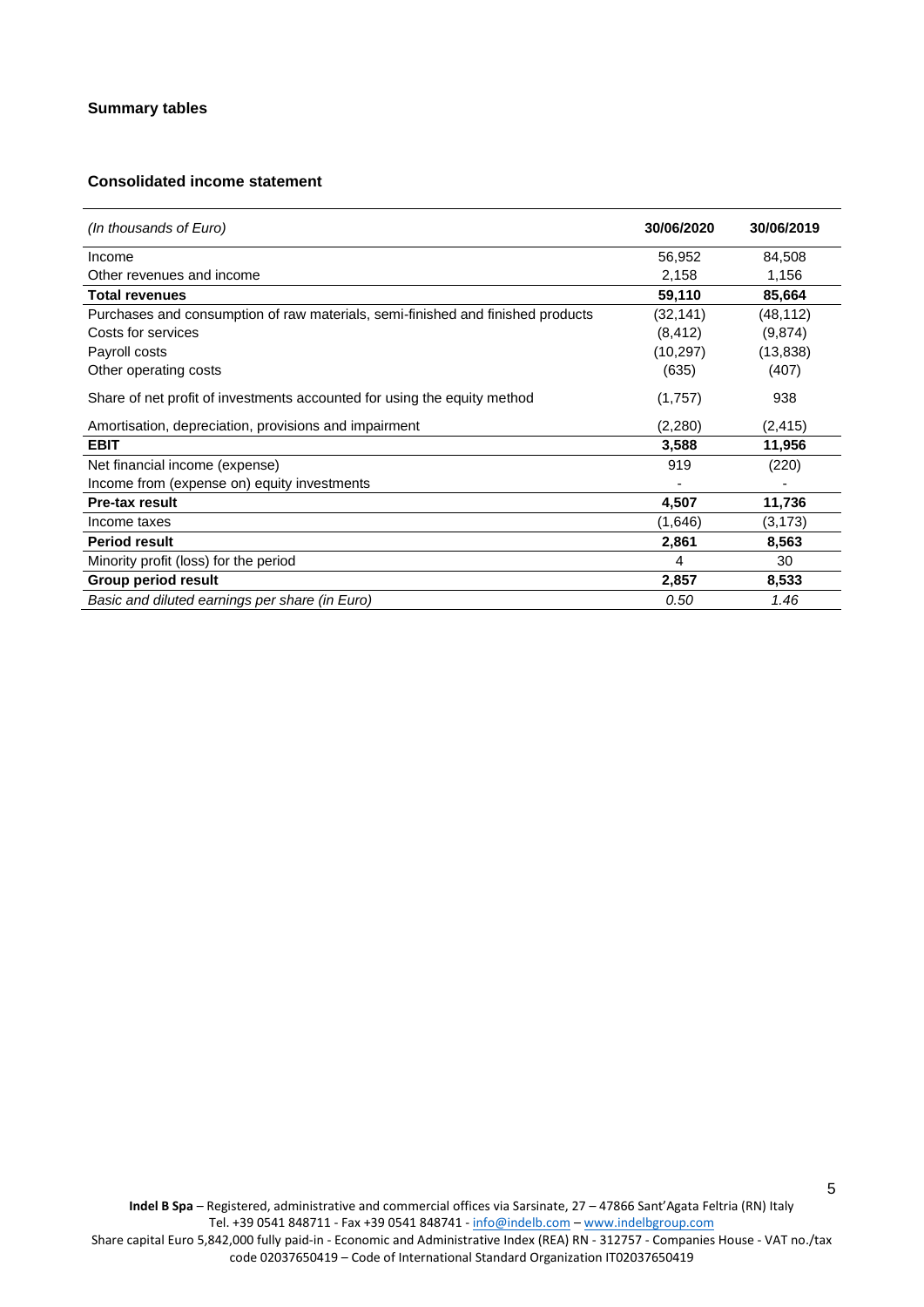## **Consolidated Statement of Financial Position**

| (In thousands of Euro)                                      | 30/06/2020      | 31/12/2019      |
|-------------------------------------------------------------|-----------------|-----------------|
| <b>ASSETS</b>                                               |                 |                 |
| <b>Non-current assets</b>                                   |                 |                 |
| Goodwill                                                    | 8,527           | 8,527           |
| Other intangible assets                                     | 8,151           | 8,852           |
| Tangible assets                                             | 34,349          | 33,018          |
| Right of use                                                | 2,955           | 2,965           |
| Equity investments measured using the equity method         | 11,452          | 17,279          |
| Other investments                                           | 66              | 66              |
| Other receivables and non-current assets                    | 141             | 91              |
| Deferred tax assets                                         | 1,033           | 1,169           |
| <b>Total non-current assets</b>                             | 66,674          | 71,967          |
| <b>Current assets</b>                                       |                 |                 |
| Inventories                                                 | 41,208          | 37,576          |
| Trade receivables                                           | 23,966          | 26,786          |
| Cash and equivalents                                        | 34,687          | 20,880          |
| Income tax receivables                                      | 61              | 526             |
| Other receivables and current assets                        | 4,927           | 4,574           |
| Available-for-sale assets                                   |                 |                 |
| <b>Total current assets</b>                                 | 104,849         | 90,342          |
| <b>TOTAL ASSETS</b>                                         | 171,523         | 162,309         |
| <b>SHAREHOLDERS' EQUITY AND LIABILITIES</b>                 |                 |                 |
| <b>Shareholders' equity</b>                                 |                 |                 |
| Share capital                                               | 5,842           | 5,842           |
| Reserves                                                    | 81,755          | 69,085          |
| Period result                                               | 2,857           | 15,740          |
| Total shareholders' equity                                  | 90,454          | 90,667          |
| Net minority interest                                       |                 |                 |
| Minority interests in capital share and reserves            | 63              | 40              |
| Minority interests period result                            | 4               | 31              |
| Total net equity of minority interests                      | 67              | 71              |
| <b>Non-current liabilities</b>                              |                 |                 |
| Provisions for risks and charges                            | 1,842           | 1,855           |
| Employee benefits                                           | 1,915           | 1,941           |
| Non-current financial liabilities                           | 34,864          | 21,685          |
| Deferred tax liabilities                                    | 2,579           | 2,738           |
| Other non-current liabilities                               |                 |                 |
| <b>Total non-current liabilities</b>                        | 41,200          | 28,219          |
| <b>Current liabilities</b>                                  |                 |                 |
| Provisions for risks and charges                            |                 |                 |
| Trade payables                                              | 18,545<br>581   | 24,360<br>19    |
| Income tax payables<br><b>Current financial liabilities</b> |                 |                 |
| Other current liabilities                                   | 14,405<br>6,271 | 11,748<br>7,225 |
| <b>Total current liabilities</b>                            | 39,802          | 43,352          |
| TOTAL SHAREHOLDERS' EQUITY AND LIABILITIES                  | 171,523         | 162,309         |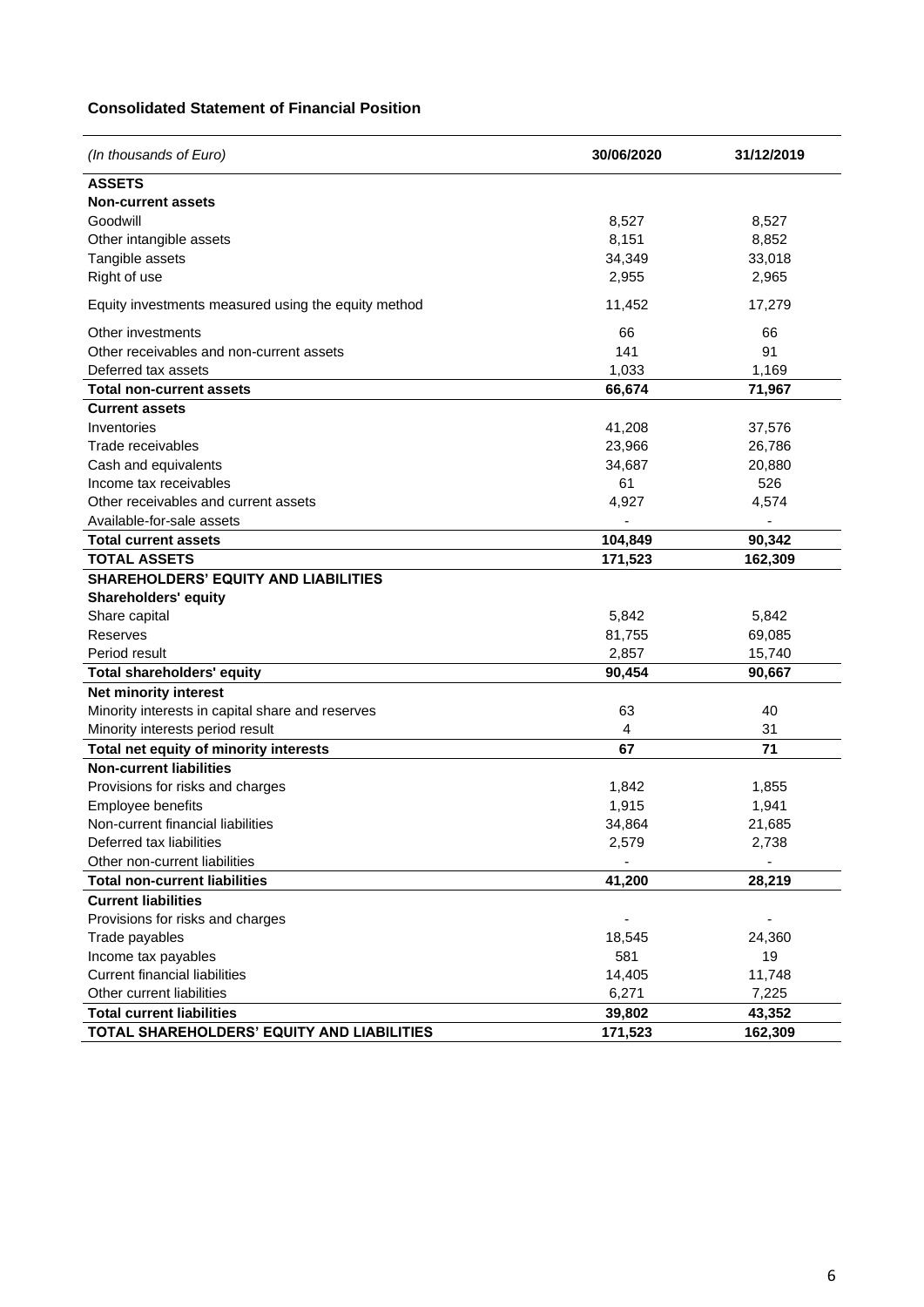## **Consolidated Statement of Changes in Equity**

| (In thousands of Euro)                                                                                                        | Share<br>capital | <b>Reserves</b> | <b>Period result</b> | <b>Equity</b><br>attributable<br>to owners of<br>the parent | <b>Net</b><br>minority<br>interest | <b>Total</b><br>shareholders'<br>equity |
|-------------------------------------------------------------------------------------------------------------------------------|------------------|-----------------|----------------------|-------------------------------------------------------------|------------------------------------|-----------------------------------------|
| As at 01/01/2019                                                                                                              | 5,842            | 63,476          | 11,528               | 80,846                                                      | 20                                 | 80,866                                  |
| Allocation of the result of the previous year                                                                                 |                  | 15,740          | (11, 528)            |                                                             |                                    | $\blacksquare$                          |
| <b>Transactions with shareholders:</b>                                                                                        |                  |                 |                      |                                                             |                                    |                                         |
| Distribution of dividends                                                                                                     |                  | (4,027)         |                      | (4,027)                                                     |                                    | (4,027)                                 |
| Minority acquisition                                                                                                          |                  | (328)           |                      | (328)                                                       |                                    | (328)                                   |
| Change in scope of consolidation                                                                                              |                  | 6               |                      | 6                                                           | 12                                 | 18                                      |
| <b>Total transactions with shareholders</b>                                                                                   |                  | (4, 349)        |                      | (4, 349)                                                    | 12                                 | (4, 337)                                |
| Comprehensive income for the year:                                                                                            |                  |                 |                      |                                                             |                                    |                                         |
| Period result                                                                                                                 |                  |                 | 8,533                | 8,533                                                       | 30                                 | 8,563                                   |
| Actuarial gains/(losses) on employee benefits and<br>provisions for supplementary customer indemnity,<br>after the tax effect |                  | (80)            |                      | (80)                                                        |                                    | (80)                                    |
| Difference from conversion for valuation of<br>investments using the equity method                                            |                  | 150             |                      | 150                                                         |                                    | 150                                     |
| Total comprehensive result of the year                                                                                        |                  | 70              | 8,533                | 8,603                                                       | 30                                 | 8,633                                   |
| As at 30/06/2019                                                                                                              | 5,842            | 74,937          | 8,533                | 85,100                                                      | 62                                 | 85,162                                  |

| (In thousands of Euro)                                                                                                        | Share<br>capital | <b>Reserves</b> | <b>Period result</b> | Equity<br>attributable<br>to owners of<br>the parent | <b>Net</b><br>minority<br>interest | <b>Total</b><br>shareholders'<br>equity |
|-------------------------------------------------------------------------------------------------------------------------------|------------------|-----------------|----------------------|------------------------------------------------------|------------------------------------|-----------------------------------------|
| As at 01/01/2020                                                                                                              | 5,842            | 69,085          | 15,740               | 90,667                                               | 71                                 | 90,738                                  |
| Allocation of the result of the previous year                                                                                 |                  | 15,740          | (15, 740)            | $\overline{\phantom{a}}$                             |                                    | $\overline{\phantom{a}}$                |
| <b>Transactions with shareholders:</b>                                                                                        |                  |                 |                      |                                                      |                                    |                                         |
| Distribution of dividends                                                                                                     |                  |                 |                      |                                                      |                                    |                                         |
| Share capital increase                                                                                                        |                  |                 |                      |                                                      |                                    |                                         |
| Purchase of treasury shares                                                                                                   |                  | (236)           |                      | (236)                                                |                                    | (236)                                   |
| <b>Total transactions with shareholders</b>                                                                                   |                  | (236)           |                      | (236)                                                |                                    | (236)                                   |
| Comprehensive income for the year:                                                                                            |                  |                 |                      |                                                      |                                    | $\blacksquare$                          |
| Period result                                                                                                                 |                  |                 | 2,857                | 2,857                                                | 4                                  | 2,861                                   |
| Actuarial gains/(losses) on employee benefits and<br>provisions for supplementary customer indemnity,<br>after the tax effect |                  | (5)             |                      | (5)                                                  |                                    | (5)                                     |
| Difference from conversion for valuation of<br>investments using the equity method                                            |                  | (2,829)         |                      | (2,821)                                              | (8)                                | (2,829)                                 |
| Total comprehensive result of the year                                                                                        | L,               | (2,834)         | 2,857                | 31                                                   | (4)                                | 27                                      |
| As at 30/06/2020                                                                                                              | 5,842            | 81,755          | 2,857                | 90,454                                               | 67                                 | 90,521                                  |

**Indel B Spa** – Registered, administrative and commercial offices via Sarsinate, 27 – 47866 Sant'Agata Feltria (RN) Italy Tel. +39 0541 848711 - Fax +39 0541 848741 - [info@indelb.com](mailto:info@indelb.com) – [www.indelbgroup.com](http://www.indelbgroup.com/)

Share capital Euro 5,842,000 fully paid-in - Economic and Administrative Index (REA) RN - 312757 - Companies House - VAT no./tax code 02037650419 – Code of International Standard Organization IT02037650419

7